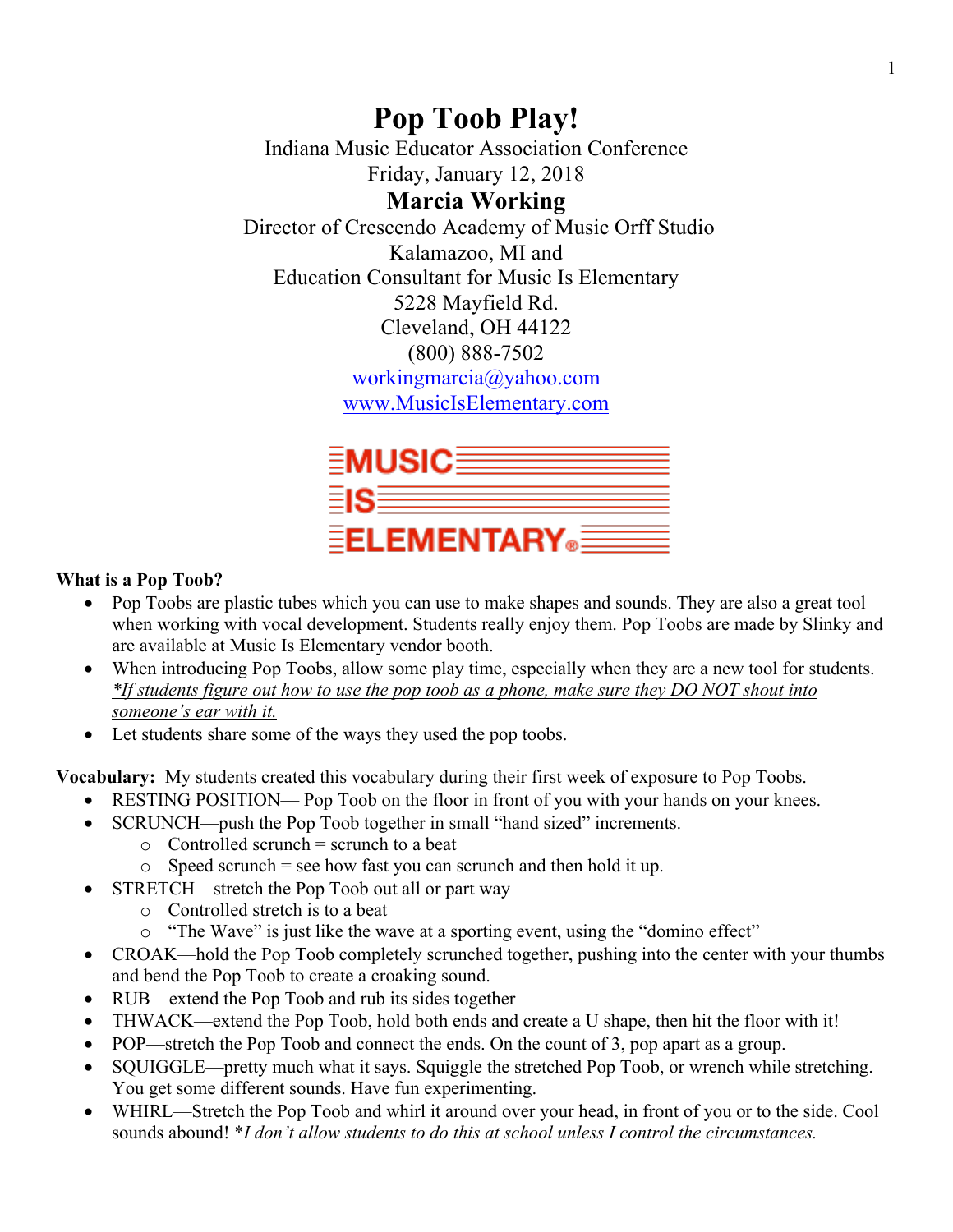If you come up with different sounds and names for them, please email them to me. I'd love to add them to our vocabulary. (workingmarcia@yahoo.com)

*SIDE NOTE:* 

*I've had a few students with sensory issues who had a hard time touching and manipulating the Pop Toobs. With permission from the classroom teacher and/or special needs teacher, several Pop Toobs were made available in their classroom for further exploration. Students did overcome the tactile issues they were experiencing.*

TITLE: **Making Letters and Shapes to Show Musical Form**

SOURCE: **Marcia Working—Indiana Music Conference January 2018**

CONCEPT: **Listening to, analyzing, and describing music**

EQUIPMENT NEEDS: **Pop Toobs—one for each student; recording of choice (I'm using "Staccato Legato" by Kerri Lynn Nichols from "Music for Dancers" CD**

#### **Imitation:**

- Before handing out the Pop Toobs, set your parameters. Allow for play time as needed.
- Have students imitate the shapes you create. Do several such as a triangle, circle, square, etc.
- What about making letters?

#### **Exploration:**

- Have students make the first letter of their first name. How about their last name? Give them time to explore.
- Can you come up with any new shapes or letters if you work with a friend?
- Allow time for students to work in pairs or 3's to come up with new shapes or letters. Teacher walks and observes.
- Let students share with the class if time permits.
- NEXT TIME: Divide the class into 5 groups. Each student has a Pop Toob. Put the groups on the perimeter of the room, as far from each other as possible. Whisper to each group what letter they must make by combining their toobs. One group makes an *M*, next group *U*, then *S, I, C.*
- As a group finishes their letter, put it on the floor in the center of the room (making room for any missing letters of course.) When every group is finished, they will spell MUSIC. You'll be amazed at how excited younger students get at this discovery.

#### **Developing Skills:**

• Sing a simple song that students are either familiar with or can learn quickly. Example: AB Song



- Analyze the melody as a class. The AB Song is obvious: A B A
- Working in groups, have students show the form with Pop Toob shapes.
- Repeat this process with a different song such as "Scotland's Burning" or "Twinkle, Twinkle."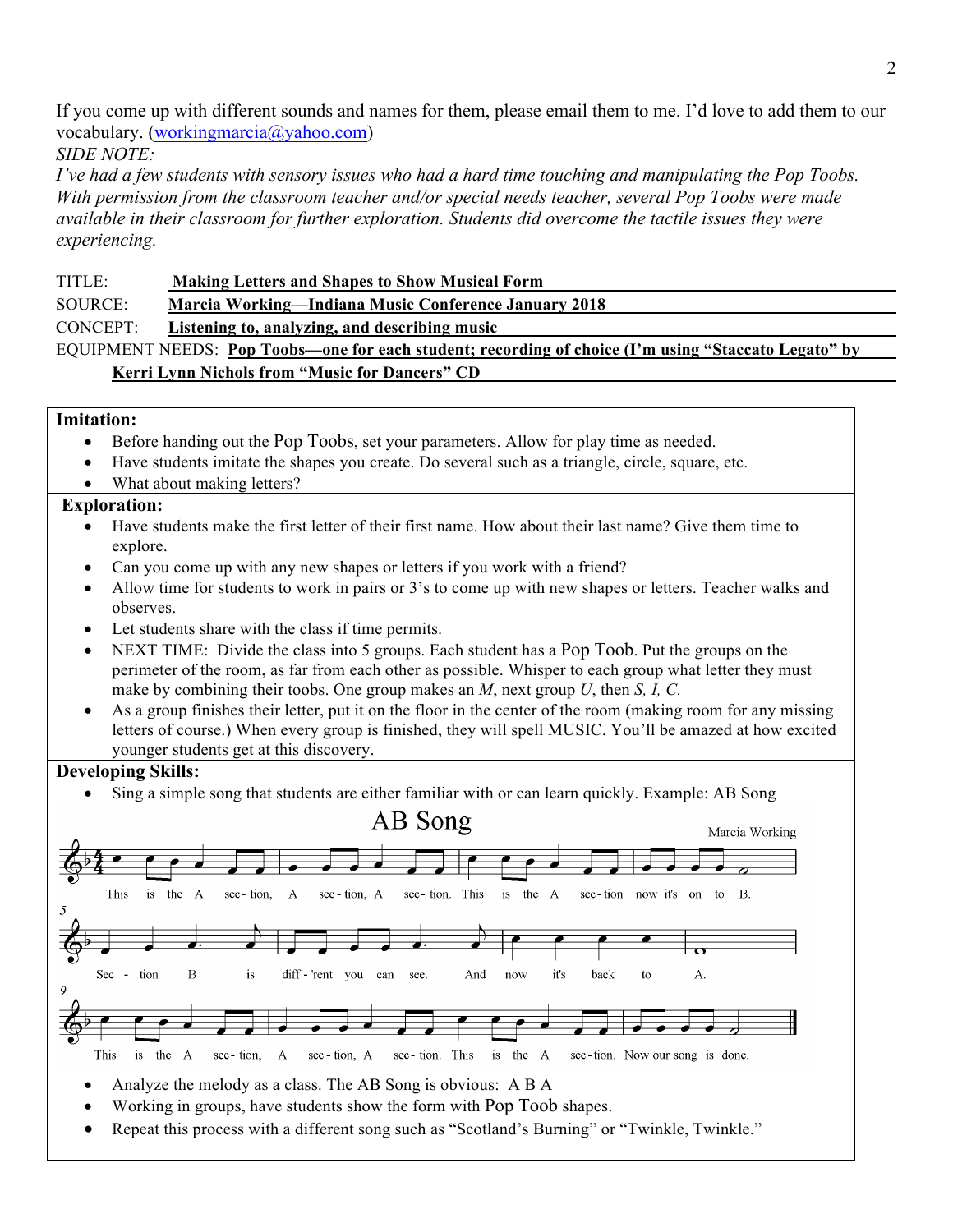**Create:**

Listen to a new piece of music—perhaps something instrumental. (*I'm using "Staccato Legato" by Kerri Lynn Nichols from Music for Dancers CD)*

- Have an initial discussion of what was heard—focusing on the short and long sections of the music.
- Have students work in pairs or small groups. They need to make two different shapes, one to show the short/sharp music (staccato) and a contrasting shape to show legato.
- Play the song again, with students displaying their shape during the different sections.

**Reflection:** Were students able to problem solve how to make letters with the Pop Toob? Did they work cooperatively in groups? Were the Pop Toobs a useful tool to showing the form of a piece of music? Are students able to verbalize the purpose of the activity and verbalize the definition of form/legato-staccato?

**Teacher Reflection/Evaluation:** This is a great way to evaluate student understanding of form and/or style.

## TITLE: **Using Pop Toobs as Phonic Phones with " The Frog Round"**

SOURCE: **Marcia Working—Indiana Music Conference January 2018**

CONCEPT: **Singing alone and with others, a varied repertoire of music**

EQUIPMENT NEEDS: **Pop Toobs-one for each student;**

# *SIDE NOTE:*

*I am using the example of singing a round, but this technique also works well with part singing and partner songs.*

# **Imitation:**

- Before handing out the Pop Toobs, set your parameters. Allow for play time as needed.
- Chances are, a student figured out how to use the Pop Toob to listen to themselves or someone else. Demonstrate how to make a listening device out of the Pop Toob. EMPHASIZE SAFETY! You should never shout into the Pop Toob. *You should use your hand as the mouthpiece and not directly touch the Pop Toob with your mouth.* If you are listening with a friend, you control the mouthpiece; the other person controls the listening end. This allows the student to pull away if it gets too loud.
- Do some singing echo patterns, encourage students to sing gently as they listen to their own voice.

## **Exploration:**

- Echo sing with a partner.
- Sing a song while traveling through space—listening to your own voice with the Pop Toob.

## **Developing Skills:**

- Sing "The Frog Round." Start by learning the song in unison while listening to your own voice.
- Divide the class into two groups and sing the song as a round.
- Sing the song as a round while traveling and mixing up the parts.
- Sing the round without the help of Pop Toobs.
- Sing the round in 4 parts.

*I have found that students learn to sing rounds much easier when starting with the Pop Toob. Students don't try to make a "who can sing louder" contest out of it and develop a good sense of vocal balance with the other parts. The same is true with partner songs and multiple parts.*

#### **Create:**

- Pop Toobs help develop speech canons as well as melodic ones.
- Divide parts by the color of Pop Toob and as students perform, they can mix it up. Repeat the canon or round several times and end up with their color group. Very cool visual!

**Reflection:**

#### **Teacher Reflection/Evaluation:**